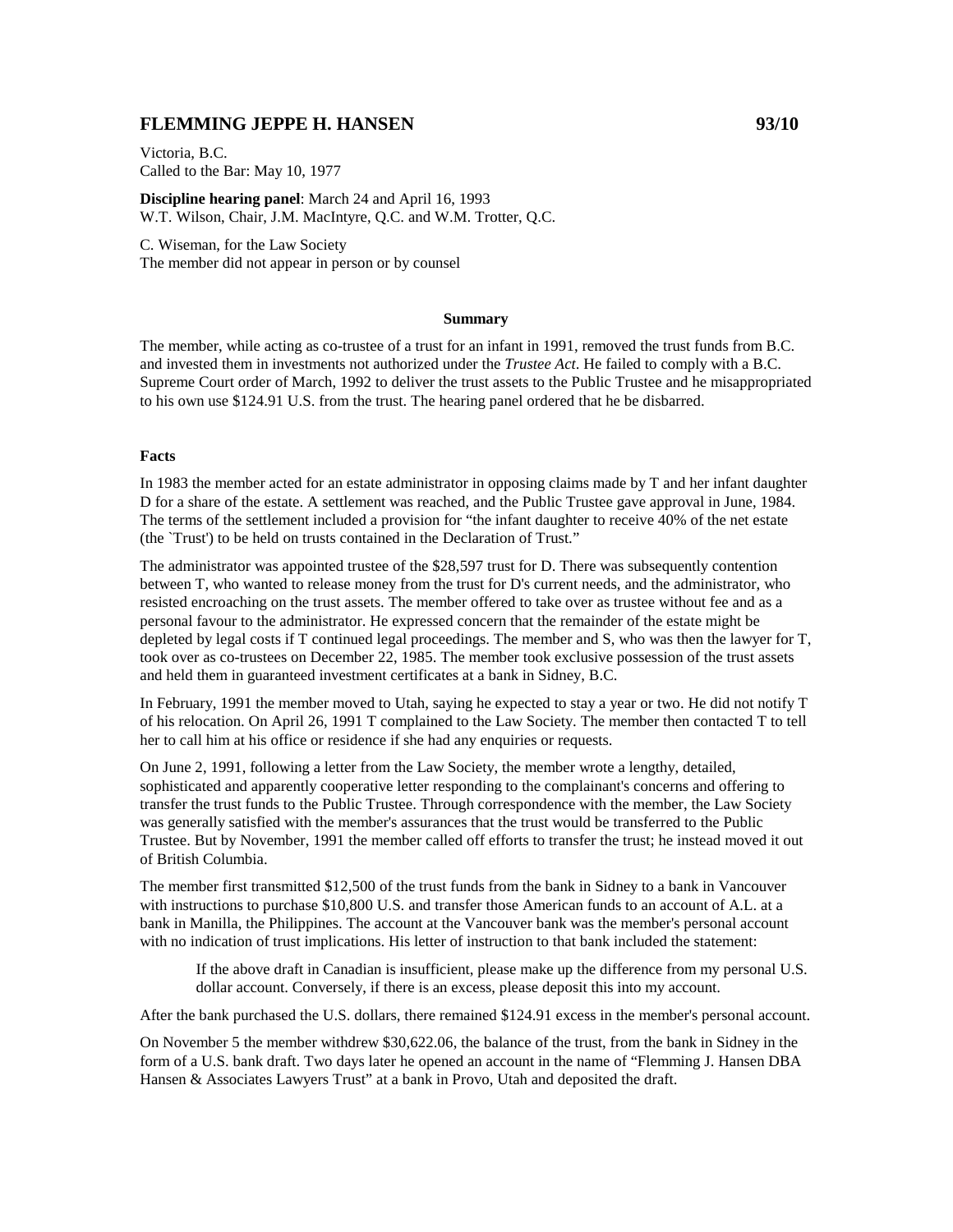On five occasions in late November and early December, 1991 the member withdrew funds from the Utah account, the withdrawals totalling \$29,600. These funds were sent to A.L. or I Ltd. in the Philippines, bringing the total trust fund transfer to the Philippines to \$40,400. A \$47.58 balance was left in the Utah account.

The member told the Law Society that he could not agree to transfer the trusteeship to the Public Trustee because the administrator would not consent and he was bound to respect her wishes. When T asked for a \$200 advance of funds to purchase medical equipment for D, the member forwarded to her \$1,000 U.S. He urged her to trust him and not to call her lawyer. He said he could find international business investments that would yield high returns and would make the trust fund grow in "unprecedented ways." He also took an irregular approach to his duties as trustee by saying he was sending more money than requested, for T to use at her own discretion, and that he would not expect an accounting.

The Law Society learned in November, 1991 about the transfer of the trust funds to Utah, though not the transfer overseas. A complaints staff lawyer wrote to the member about his apparent breach of the *Trustee Act* and asked for his explanation. His response was first to reject the jurisdiction of the Law Society and then to say that a transfer to B.C. was not possible as the funds "are locked in until the end of March."

The Law Society insisted that the funds be brought back to British Columbia. When the member did not cooperate, the Discipline Committee ordered a citation.

On March 21, 1992 the B.C. Supreme Court made an ex parte court order that the Public Trustee become judicial trustee of the D trust fund in the place of the administrator, lawyer S and the member. The court ordered that the former co-trustees "forthwith return all assets, both real and personal, of the trust for the petitioner to the Province of British Columbia and deliver such assets to the Public Trustee as judicial trustee of the trust."

The member was properly served with that order, but he never complied with it. He has never returned any of the trust funds from Utah or the Philippines to British Columbia.

The Law Society amended its discipline citation in November, 1992 to include misappropriation of trust funds. In January, 1993 the member sent to the Law Society fax copies of documents which, if accepted as genuine, could tend to show that the Philippines investment was in the nature of a trust. A delay ensued while the Law Society insisted upon receiving, and ultimately did receive, the original documents. The originals were then examined by a forensic document expert. The discipline hearing panel found, based on the expert evidence, that many documents were signed on a date other than the date the documents bore. Among the documents is an affidavit of A.L., sworn January 14, 1993 in Manila. She deposed that the member had stipulated that he was investing in I Ltd. solely as trustee for D.

The hearing panel summarized its conclusions of fact:

- The member received \$28,579.60 as trust funds, together with accumulated income, as trustee for the infant beneficiary D and that the funds fall within the definition of trust funds under Law Society Rule 880(j).
- From November 5, 1991 on, the member failed to maintain the trust funds on deposit in accordance with Law Society Rules 803 and 805.
- The member as trustee invested the trust funds in investments not authorized by section 15 of the *Trustee Act* by paying various amounts to I Ltd. or his personal bank account between November 5, 1991 and December 30, 1991.
- The B.C. Supreme Court on March 31, 1992 ordered that the member deliver the trust assets to the Public Trustee. The member received notice of the order, but failed to comply with it in any way.
- The member misappropriated to his own use \$124.91 U.S. left in his account after the \$12,500 trust withdrawal in November, 1991.

All members of the panel recognized there was strong evidence of the member misappropriating all of the trust funds, and of the investment with I Ltd. being intended for his benefit directly. The documents he produced in January, 1993 could be seen as an attempt to invent a defence to the misappropriation